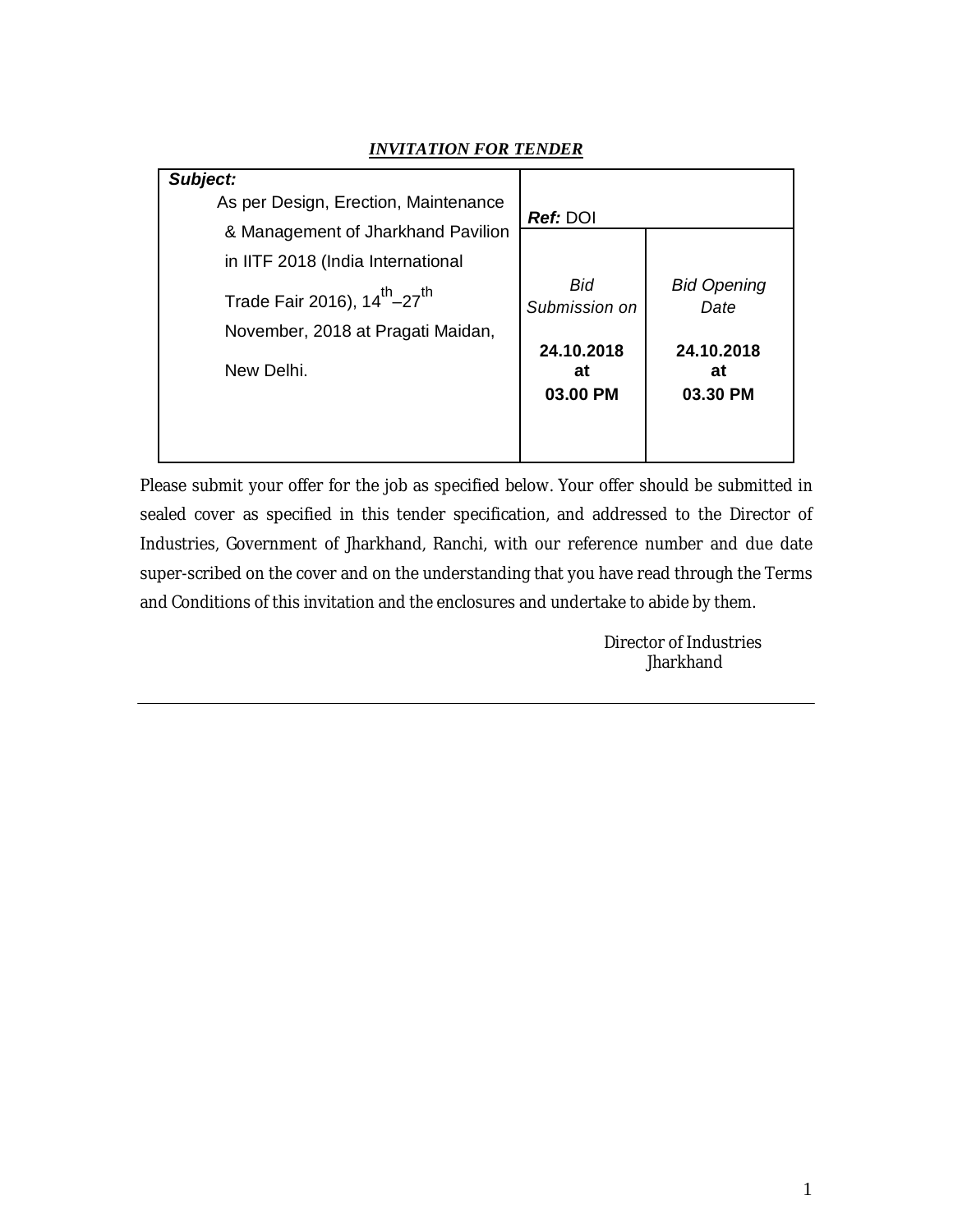#### **INSTRUCTIONS TO THE TENDERERS**

The India International Trade Fair 2018 is scheduled to be held from **14th November to 27th November 2018** at Pragati Maidan, New Delhi. Hall No. 12 , 286.50 sqm space is earmarked for Jharkhand State Pavilion. State government departments, other government organizations/ institutions in the state, public sector undertakings, private industrial houses, etc. will put up their stalls*.* Separate stalls for Jharcraft and Khadi as per direction is to be made for display & sale of exhibits.

## **1. Name of work:**

As per design approved by department, overall erection and fabrication, of Stall, Theme area, and other works like i.e. Maintenance and Management of Jharkhand Pavilion at Hall No. 12 (286.50 sqm space) has been earmarked for Jharkhand State Pavilion for IITF-2018,  $14^{\text{th}} - 27^{\text{th}}$  November, 2018 at Pragati Maidan, New Delhi.

#### **Date from which Tender Documents will be available:**

From **8.10.2018** and onwards on all working days during office hours after paying Bank Draft of Rs. **10,000/-**(Rs. twenty Thousand Only) (Non-refundable) in favour of **Director of Industries, Jharkhand** Payable at **Ranchi.** The tender documents can also be downloaded from either of the websites: **www.tenders.gov.in, www.jharkhandindustry.gov.in**

*Tender Document Fee will be paid by the tenderer at the time of submitting the Bid if document is downloaded from website.*

| Place                                             | : Office of the Director Industries<br>3 <sup>rd</sup> Floor, Nepal House<br>Doranda, Ranchi-834002 |
|---------------------------------------------------|-----------------------------------------------------------------------------------------------------|
| Date of opening of Tender                         | : $24.10.2018$ at 3.30 PM                                                                           |
| Pre bid Meeting<br>Last Date of receipt of Tender | : $15.10.2018$ at 3.00 PM<br>: $24.10.2018$ at 3.00 PM                                              |
|                                                   |                                                                                                     |

*Note: No Tender Document will be accepted without The Tender Document Fee.*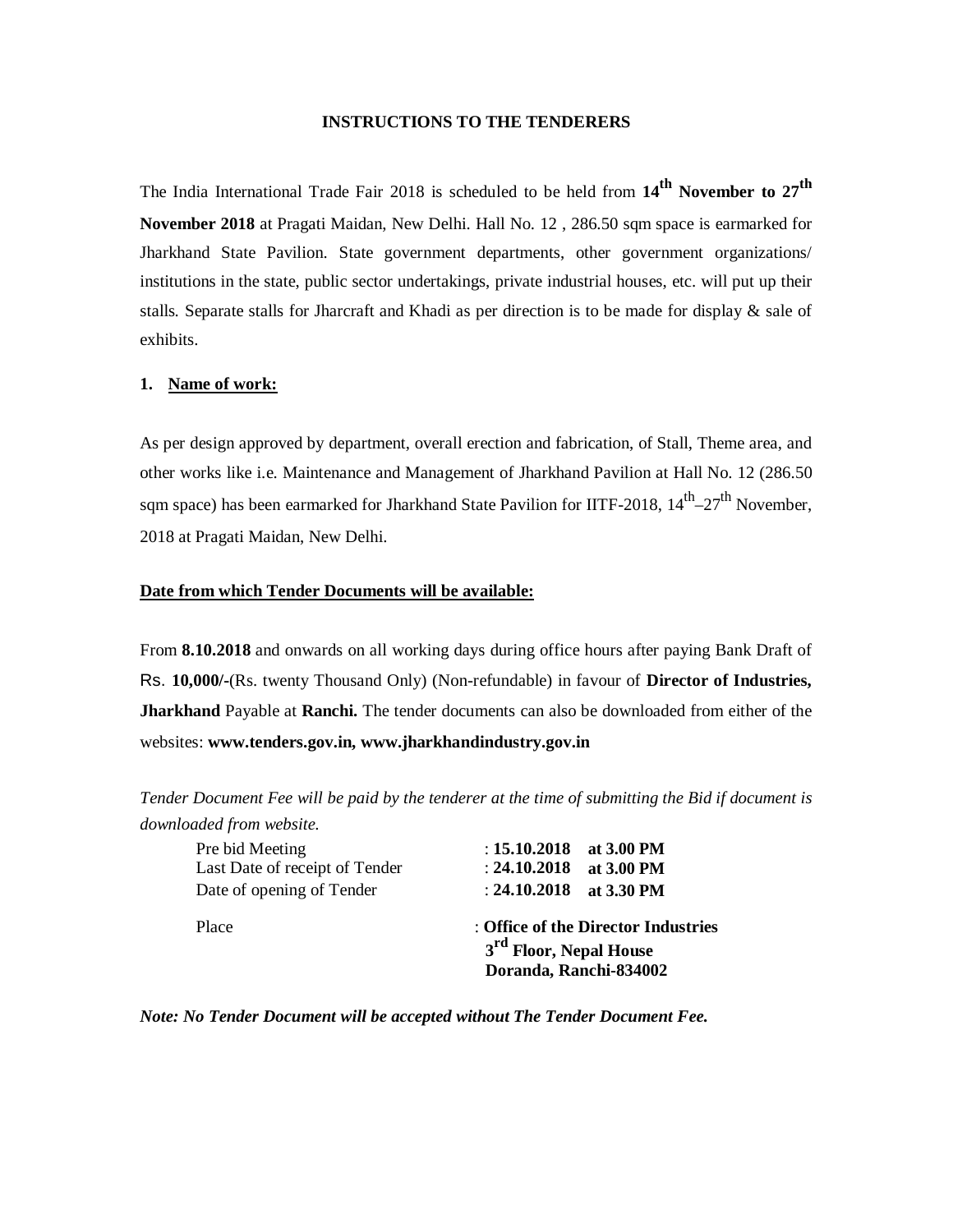#### **2. ELIGIBILITY CONDITION**

- I. Tenderer should have designed, erected, fabricated and maintained minimum one similar type of works in ITPO during last three financial years (i.e. w.e.f. 01.04.2015). In each of the three financial years, the total value of the work executed should not be less than Rs. **2.50 crore (Rupees Twe Crores and Fifty Lakhs) and also one work should** not be less than Rs. 40 lakhs in previous edition of IITF in past three years . The Bidders should produce documentary proof of having designed and erected the pavilions of similar configuration.
- II. Tenderer should have minimum yearly turn over Rs 2.50 Cr in last three years (FY 2015- 2016, 2016-2017 and 2017-2018).
- III. If the firm comes under MSME and registered in Jharkhand with competent authority of above mentioned work then relevant document should be submitted.
- IV. The firm must submit a detailed execution plan based on attached design.
- V. The firm must have worked with more than three State or Central Government Departments/Organizations.
- VI. Only those firms who have minimum 5 years' experience of executing exhibition related jobs may apply. The firm should have the following experience during the last 3 years:-
	- One similar completed work costing not less than Rs.40.00 lakhs in previous editions of IITF from Past Three Years only .

Relevant experience certificate should be enclosed with Technical Bid.

- VII. Bidder should have experience of fabrication of Pavilions in any 3 major/metro cities of India, specially in Delhi NCR Region. (Attach documentary proof)
- VIII. The firm must have PF & ESIC, registration document.
	- IX. Service Tax registration document to be attached.
	- X. Must have valid PAN/TAN/VAT registration.
	- XI. Must submit the undertaking for the Company not black listed by any organization

## **3. SUBMISSION OF TENDERS:**

**3.1. Tender shall be prepared and submitted in one SEALED ENVELOPE containing three individually sealed envelopes inside. All envelopes shall be surely sealed and shall have superscription on the cover indicating name and reference number of the tender and envelope number.**

**(a). Envelope 1 (Superscripted "Envelope 1:EMD")**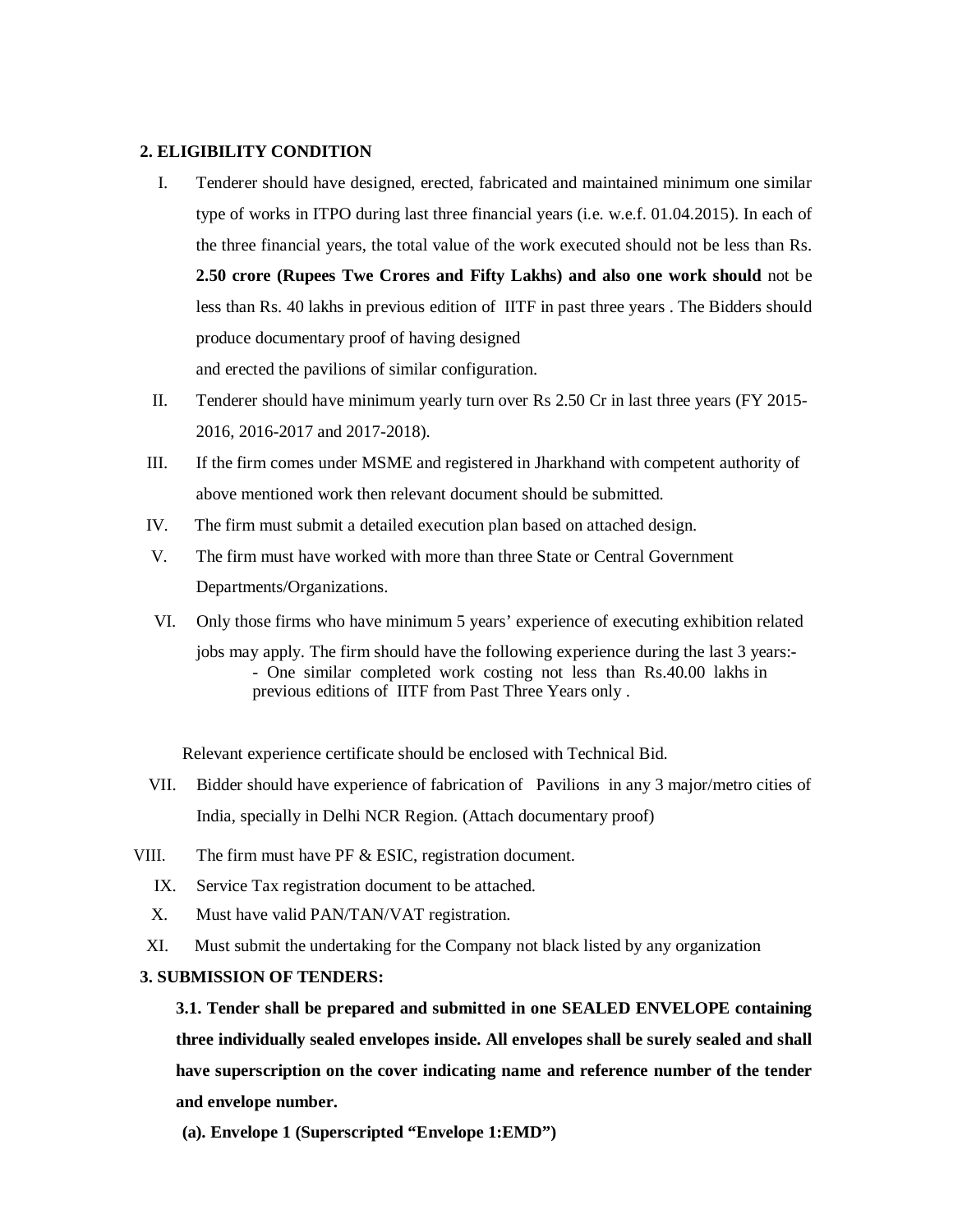**It will contain only earnest money deposit in the form of crossed bank draft of** Rs. **1,00,000/- (Rupees One Lakh Only) (Refundable) of any Nationalized Bank in favour of "Director of Industries, Jharkhand" payable at Ranchi.** The MSME units of Jharkhand are exempted from EMD and Tender Fees.

**(b). Envelope 2 (Superscripted "Envelope 2: TECHNICAL BID")**

**Documents mentioned in clause 3.2 below in serial order.**

#### **(c). Envelope 3 (Superscripted "Envelope 3: Financial Bid") THE PRICE BID**

- **3.2. The ENVELOPE 2 (Technical Bid) shall contain the following documents and documents establishing the bidder's eligibility as per the terms and conditions of the bid document:**
	- 1) Letter of authorization for attending bid opening.
	- 2) **Technical Proposal.** (Design has already been done by the Directorate, hence in Technical Bid the Bidder should furnish a detailed work plan, which should include an overall erection and fabrication of stalls, theme area, conceptualization, including outside and inside facia, model/ photograph. The presentation may be made from the design which has already been approved.
	- 3) **Implementation plan**
	- 4) Management plan
	- 5) Last three years' financial statement, balance sheet/ Profit & Loss account for years 2015-2016, 2016-2017 and 2017-18 alongwith ITR Computation Sheet on Income Tax of the relevant year.
	- 6) Registration, if any with I.T.P.O. etc.
	- 7) The firm's general experience in the field of assignment.
	- 8) A list of their clients and at least 5 references of organizations for which they have done a similar type of job in the last 3 years, and the order values and Completion Certificate thereof.
	- 9) Only those firms who have minimum **3 (three) years** experience of executing such work may apply. A document in support of such experience is required.
	- 10) Number and value of such projects should be **2.50 crores** in each year separately from the last **03 (three) years.**
	- 11) The number of personnel proposed for the assignment, their names (including name of the Team Leader), qualification, experience and competence.
	- 12) Infrastructural facilities available at New Delhi with address proof and detail.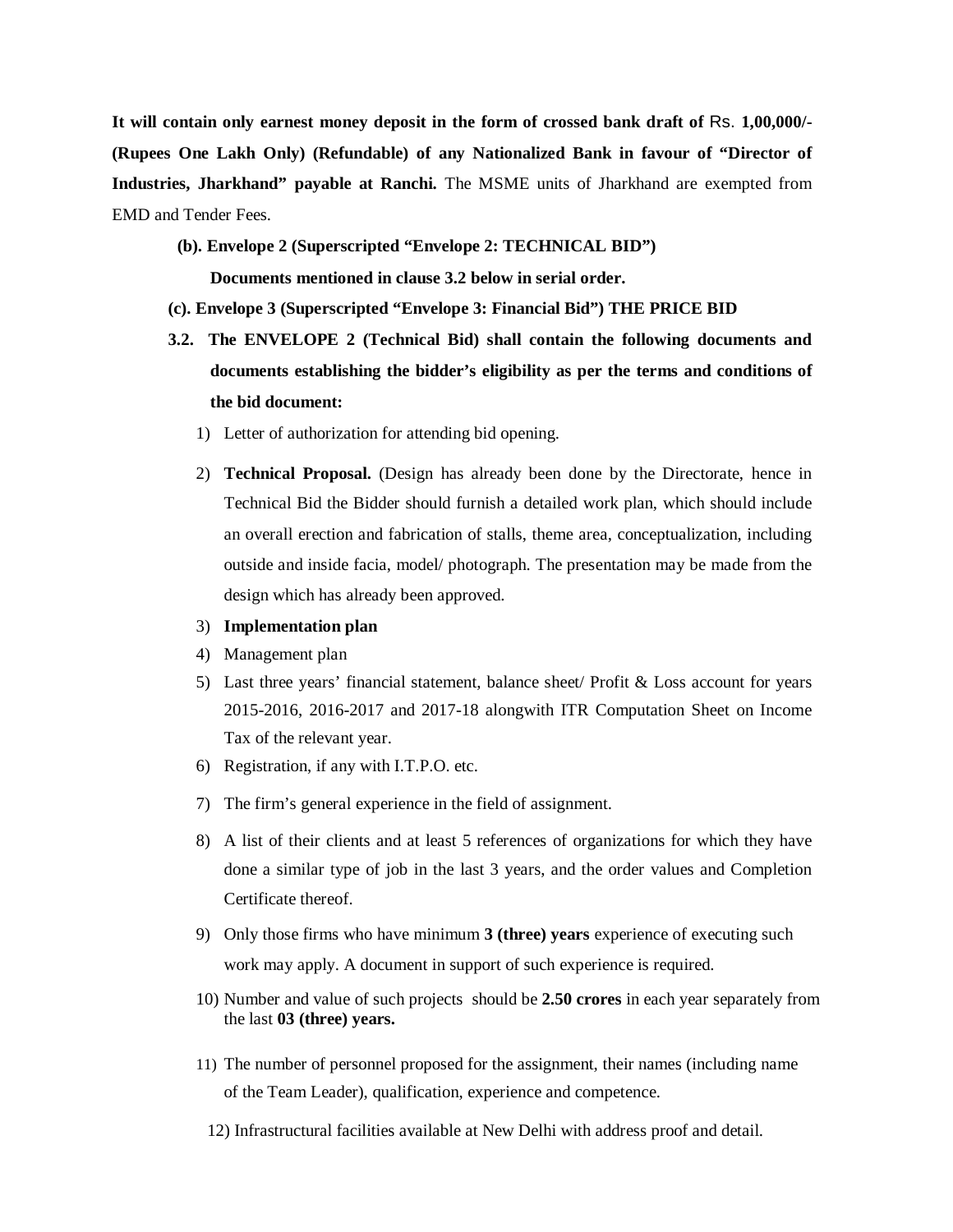## **3.5 FINANCIAL BID**

Bidders who qualify the technical bid evaluation as stated above will be considered for opening of the financial bids.

Financials Bid need to be submitted in the prescribed format.

## **3.6 TIME OF RECEIPT AND OPENING OF TENDER:**

Tenders will be received not later than **03.00 PM on 24.10.2018** Tenders received later will be rejected even if they are dispatched before the fixed date. The tender shall be opened on same day at **03.30 PM**. in the presence of representatives of the agencies before the tender committee in the Office of the Director Industries, Nepal House, Doranda, Ranchi. The submission of design prints/ model shall also be duly noted for both work mentioned in tender documents.

## **3.5 PRESENTATIONS**

The agencies will have to make presentation for both work separately from 4.00 PM onwards on the date of opening of the tender or as decided by the Tender Committee at the time of opening the Tender.

## **3.6 MODIFICATIONS:**

Tenderers must confirm to such information as included conditions, specifications, etc. provided in this document.

No modification shall be allowed by the tenderer, otherwise he must very clearly give full details on which points his offer does not meet the conditions, terms, specifications etc.

## **4. BASIS AND INTERPRETATION OF SIGNING THE TENDER FORM.**

The signing of the Tender Form by the tenderer shall be deemed an acceptance of all stipulations and provisions of these conditions and associated documents as an integral part of the contract. No provision in these general conditions shall be rendered inapplicable except only so far as these provisions are not consistent with provisions contained in any particular specifications, and technical conditions, in which case the latter shall be effective provision.

## **5. PERIOD OF VALIDITY OF TENDER:**

The tenderer agrees that tender once dispatched/submitted shall remain irrevocable and open for acceptance for a period of 30 days from the date of opening of tenders. If any tenderer withdraws his tender before the said period or makes any modifications in the terms and conditions of the tender, which are not acceptable to the Government of Jharkhand, the Government of Jharkhand shall without prejudice to any other right or remedy be at liberty to forfeit the tender deposit absolutely.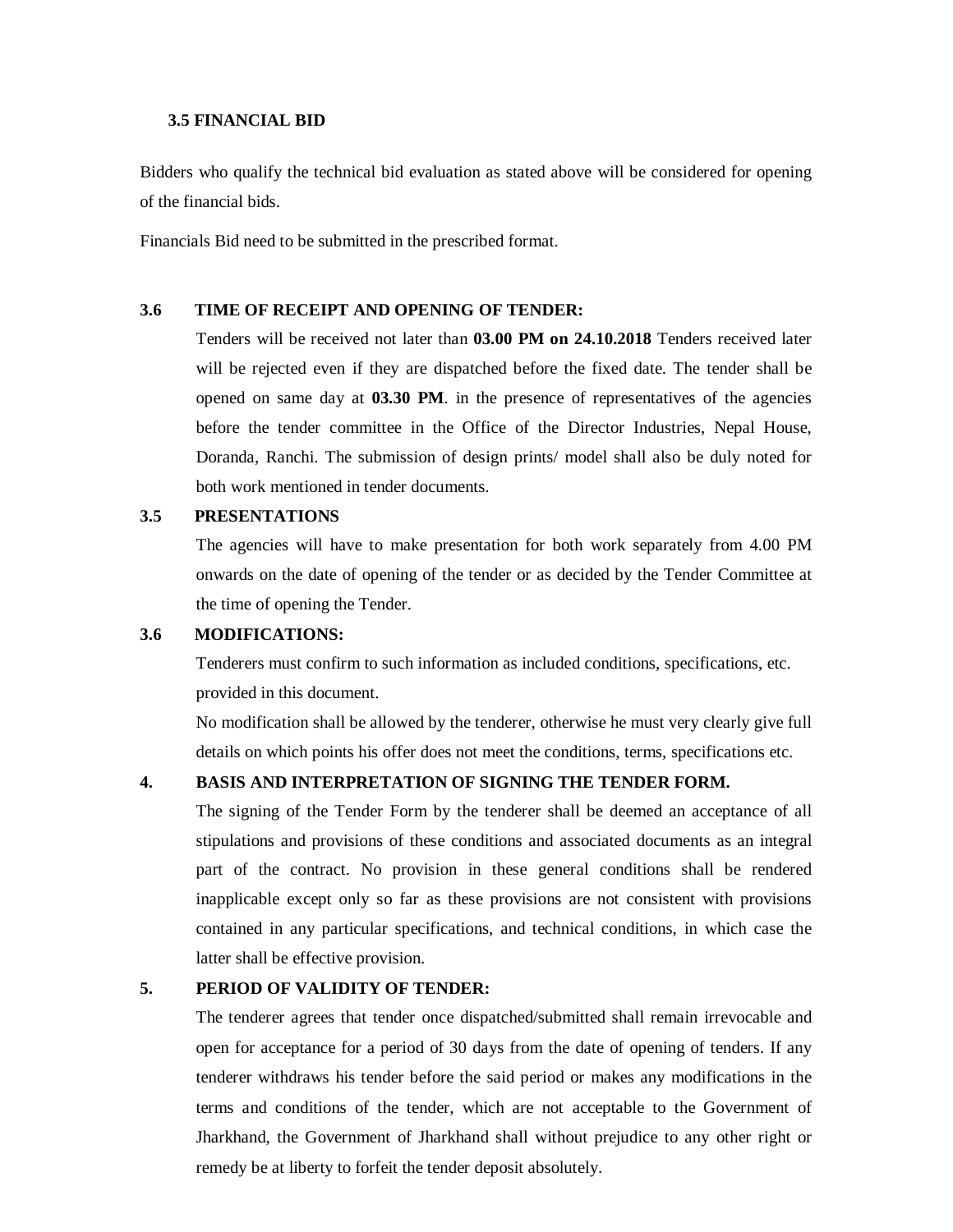## **ACCEPTANCE OF TENDER:**

The acceptance of tender will vest with Director of Industries Jharkhand, who does not bind himself to accept the lowest tender and reserves to himself the authority to reject any or all of the tenders received, without assigning any reason. Tenders in which, any of the prescribed conditions are not fulfilled or incomplete in any respect are liable to be rejected.

The Government of Jharkhand does not bind itself to accept the lowest or any tender and reserves to itself the right of accepting the whole or any part of the tender and the tenderer shall be bound to perform the same at the rates quoted.

\* **Unsealed and unbound tenders are also liable to be rejected.**

#### **7. TENDER DEPOSIT:**

- **7.**1 The tenderer shall submit tender along with **EMD of Rs.**. **1,00,000/- (Rupees one lakh only) (Refundable)** in the form of demand draft of any Nationalized Bank in favour of **"Director of Industries, Jharkhand, Ranchi"** payable at **Ranchi**
- **7.2**If the successful tenderer to whom the contract is awarded, refuses or neglects to sign or fails to furnish the performance bond, his tender deposit shall be forfeited.
- **7.3**The EMD (without any interest) of unsuccessful tenderer will be returned as soon as practicable after the award of contract to successful party or termination of the validity of the tender proposal, whichever comes first.
- **7.4The tender document fees will be Rs. 10,000.00 (Rs. Ten Thousand** Only) form of demand draft of any Nationalized Bank in favour of **"Director of Industries, Jharkhand, Ranchi"** payable at **Ranchi**
- **7.5**Any tender without EMD (Earnest Money Deposit) will be rejected except MSME (For Jharkhand).

## **8. PERFORMANCE GUARANTEE:**

The tenderer, whose tender is accepted, will be required to furnish performance guarantee by way of a bank guarantee as per format supplied by Government of Jharkhand within a week of the receipt of the award letter. Bank Guarantee is to be issued by a Nationalized Bank for the due fulfillment of his contract. The amount of performance guarantee will be equal to the 10% of contract value. The performance guarantee shall remain valid and shall not be released before end of the event and dismantling of the pavilion. The Performance Guarantee will be discharged by Government of Jharkhand after completion of all the performance obligations under the contract.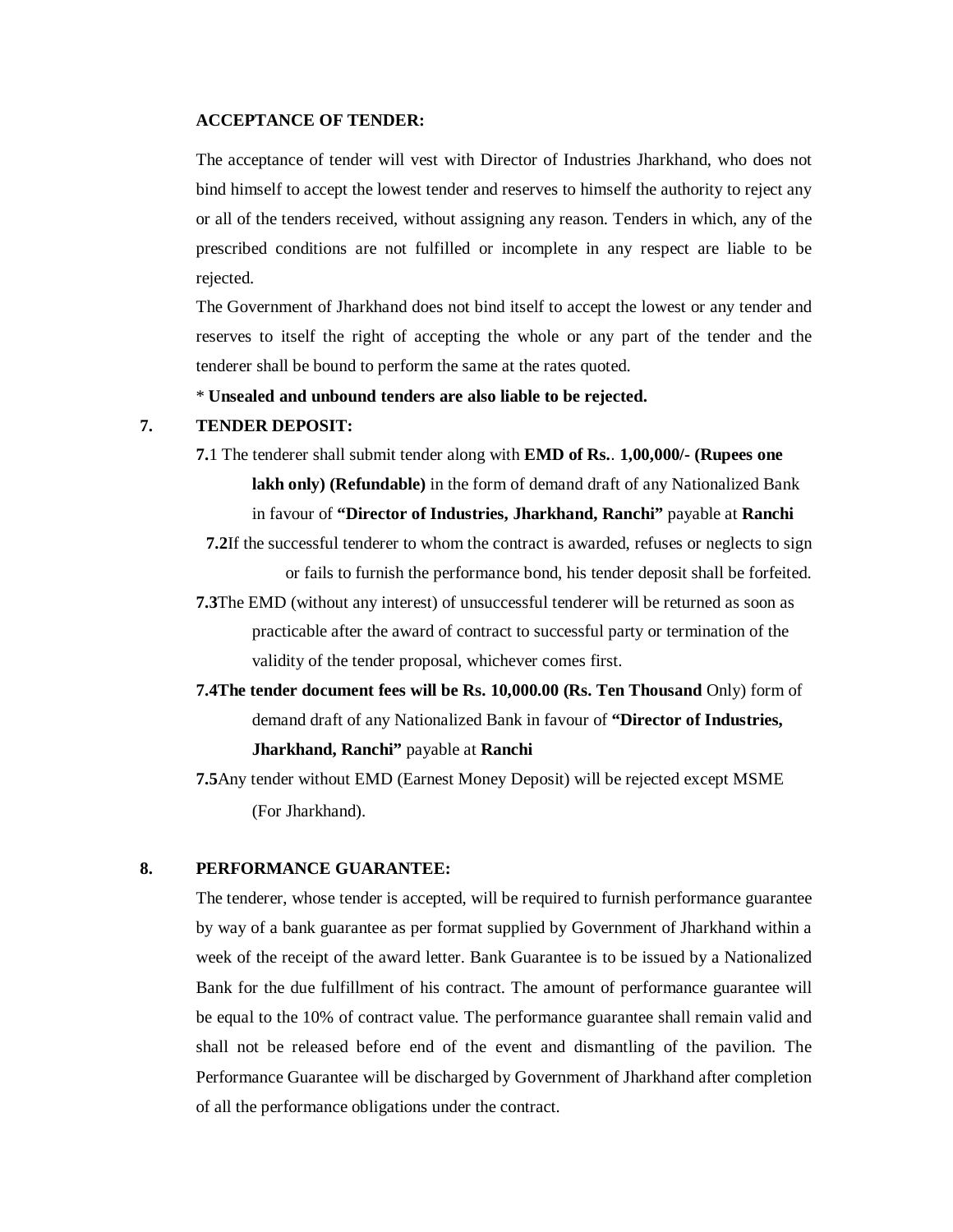## **9. REPRESENTATION:**

- **9.1** On acceptance of the bid, the name(s) of the accredited representative(s) of the contractor who would be responsible for taking instructions from the competent authorities shall be intimated to the Government of Jharkhand.
- **9.2** Canvassing in connection with tenders is strictly prohibited and the tenders submitted by the contractors who resort to canvassing will be liable to rejection.

#### **10. TAXES:**

Sales Tax, Excise duty or statutory taxes and other liabilities on any matter in respect of the contract shall be payable by the contractor and Government of Jharkhand will not entertain any claim what-so-ever. TDS implication will be as per law.

## **11. IMPLEMENTATION PLAN:**

The tenderer shall submit an implementation plan to complete all the work in accordance with the scope of work. The implementation plan shall include a detailed implementation time schedule showing the time sequence and estimated duration of individual items.

#### **12. MANAGEMENT PLAN:**

The tenderer shall submit a chart of the Organisation personnels, which he proposes to establish for the execution of the project covering both home and field work and including the Name and **Curriculum Vitae of key personnel and the number of designer, engineers and technicians to be engaged in the project.**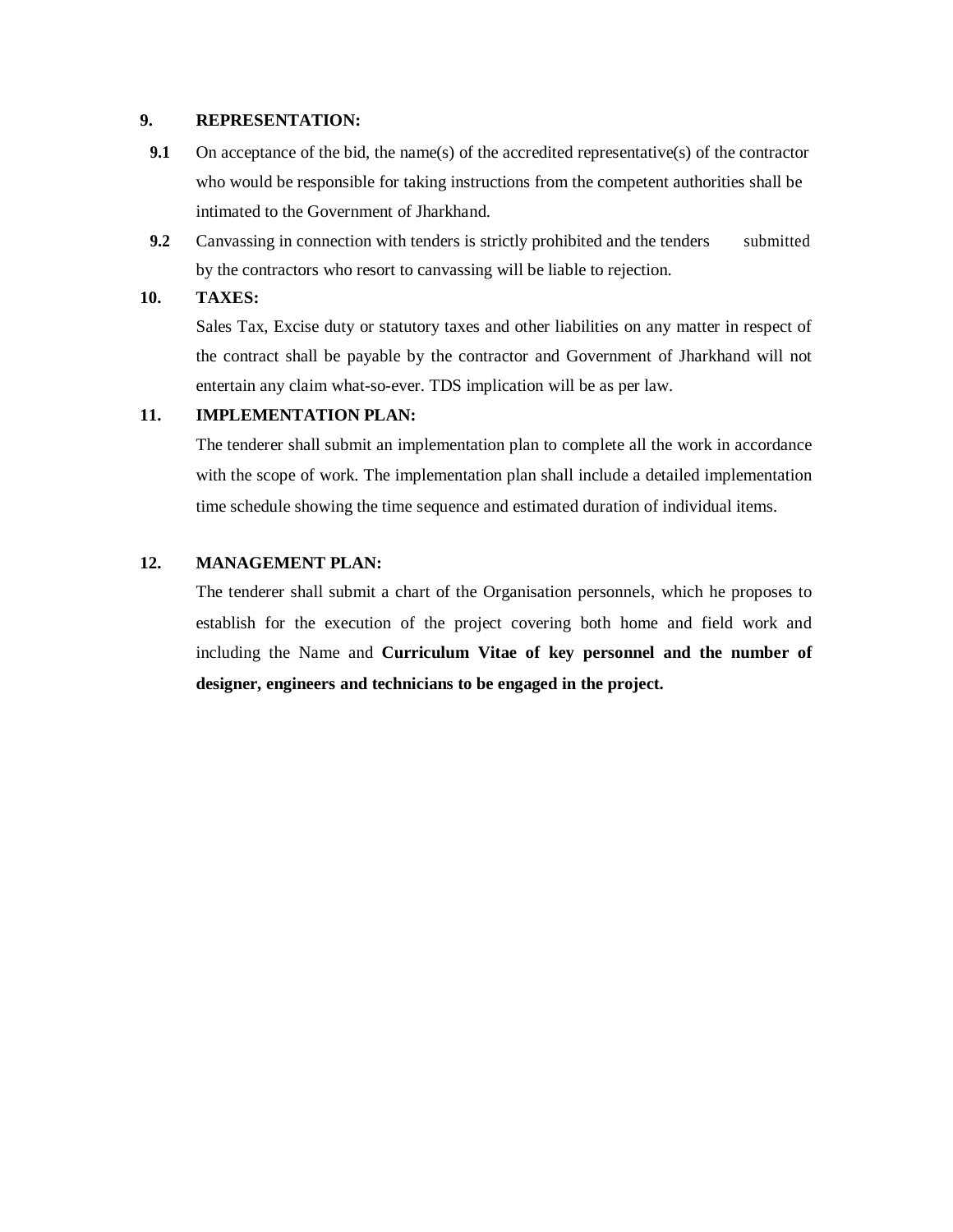## **GENERAL TERMS & CONDITIONS OF THE CONTRACT**

- **1. The area allotted by ITPO is 286.50qm in Hall No. 12 which has been earmarked for Jharkhand State Pavilion at Pragati Maidan, New Delhi. The tenderers are required to visit and inspect the site before submitting their designs.**
- **2.** The contractor has to quote the charges/rates for each item for the complete exhibition duration i.e.,  $14^{th}$ –27<sup>th</sup> November, 2018. If the exhibition period extends no extra charges will be paid to contractor on this account.
- **3.** Electrical work, fire fighting work has to be carried out as per the specification/guidelines laid by ITPO/Delhi Police/local bye laws.
- **4** The contractor has to maintain the electrical system in working order. During the period of exhibition, if any bulb, fitting, wire, switch, board etc., goes out of order, the contractor has to repair/replace and maintain the same immediately without any extra cost claim from Government of Jharkhand.
- **5.** The contractor has to depute **one electrician and one helper** during the working hours of exhibition, failing which the **penalty of 1%** of agreement amount will be recovered from his final bill.
- **6** If any defect occurs during the period of exhibition the contractor has to rectify it the same day by putting more men on the job without any extra claim.
- **7.** The contractor is totally responsible for damage to men and materials on account of any electrical fault or any reason. So he should take all precautions to avoid such faults.
- **8.** All electrical wires and accessories used at site must be of high standard. If any defective material is noticed, contractor has to replace or repair the same immediately otherwise the same will be got done at once at his cost and risk without any notice keeping the emergency type of work in nature.
- **9.** The contractor has to obtain Electrical and Water Connection from ITPO/Official Agency and to maintain the same for the duration of exhibition. Payment in this regard will be borne by the contractor.
- **10.** Site shall be cleared within the period of dismantlement date announced by ITPO.
- **11.** Contractor shall be responsible for watch and ward of all exhibits/ existing ITPO fittings and any loss due to damage/theft has to be made good by him at his own cost.
- **12.** All Insurance, as required by the ITPO and necessary status clearance will have to be obtained by the agency at its own cost.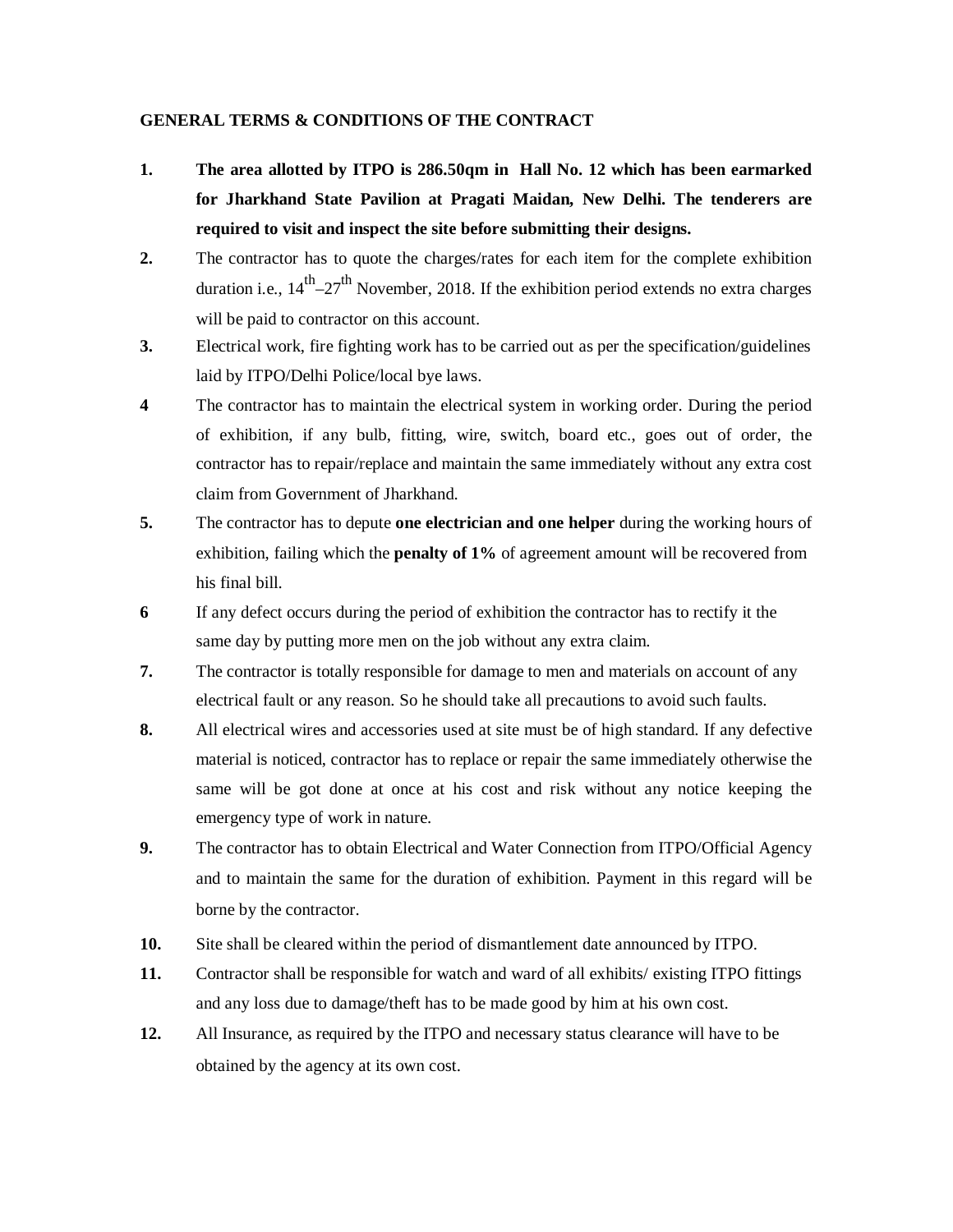- **13.** Nothing extra will be paid for installation period, dismantling period or the extension period, if the exhibition is extended by ITPO as per their notifications.
- **14.** The work has to be completed on or before 12.11.2016 to the satisfaction of Government of Jharkhand. In case of delay, the penalty @2% of agreement amount per day will be imposed.
- **15.** Government of Jharkhand reserves the right to increase, decrease or modify the items included in the agreement.
- **16.** New modular systems should only be used.
- **17.** If required, help to be extended by the agency for fixing translites /murals and other decorative/display panels.

## **18 Payment Terms:**

Payments of the project cost to the selected agency will be made as follows

- (a) 10% advance on submission of BG. of equivalent amount on signing of the agreement.
- (b) 40% payment on handing over the commissioned pavilion.
- (c) Balance 50% on conclusion of exhibition after extension if any and after getting clearance certificate from the Organizer. The final payment will be given to the contractor after scrutinizing the work done as mentioned in the work order. If the work done was not found according to work order, the payment will be deducted item wise in proportional rate.
- **19.** Timely erection and dismantling of stand during the breakdown period as prescribed by the ITPO shall be done by the agency itself  $\&$  rental charges as quoted are deemed to be inclusive of the same. Any penalty levied by the ITPO for not removing the stand within the scheduled time shall be borne by the agency and for this delay/penalty; Government of Jharkhand shall not be responsible in any matter what-so-ever.

#### **20 The charges should be inclusive of :-**

- (i) Transportation of all material during erection and dismantling of pavilion.
- (ii) Clearing of site i.e., leaving the site in the same shape as given before commencement of erection work.
- (iii) Insurance for materials and third party liability for workmen/ others as required for erecting/dismantling the pavilion for the appropriate period.
- (iv) Any temporary electric connections/D.G. Set of capacity as per requirement including power/fuel consumption.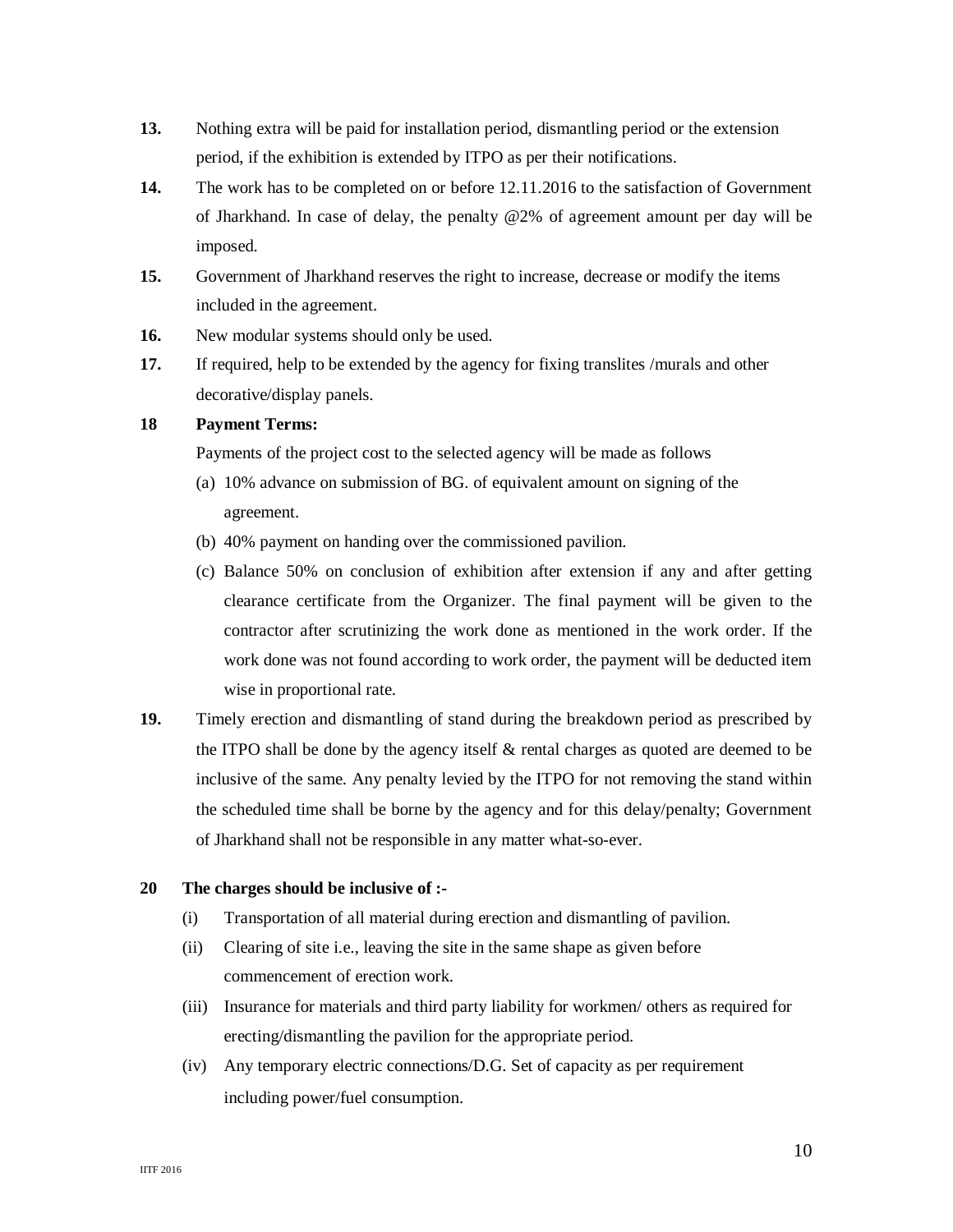- (v) Cleaning of the pavilion at least twice a day and ensuring proper overall upkeep and maintenance.
- **21.** All charges should include any local Sales Tax, Other taxes/ levies etc. Government of Jharkhand shall not be responsible for any taxes/levies on this account.
- **22.** The rate should be quoted in figures as well as in words. In case of any discrepancy between the rates quoted and the amount worked out, the rate quoted in words shall be taken as correct.
- **23.** The contractor shall be responsible for the submission of performance bond and signing of undertaking guaranteeing adherence to all the rules and tenderers are required to comply with this regulation as required by the ITPO/ Delhi Police.
- **24.** The successful bidder would be required to furnish a Performance Guarantee (PG) of 10% of the contract value in the form of Bank Guarantee valid till 15/12/2018 from any nationalized Bank in Delhi.

**\*[as mentioned in 18 (a)]**

- **25.** The bidders are required to submit their bids in sealed cover super-scribed with **"Bid for Government of Jharkhand Pavilion in IITF 2018**" as to reach the **Director of Industries, Nepal House, Doranda, Ranchi-834002** by the due date mentioned in the Tender letter/notice. Bids must be submitted to Director of Industries or sent through Courier along with E.M.D. as specified in the N.I.T.
- **26.** Government of Jharkhand reserves the right to blacklist the bidder for suitable period if he fails to honour his bid without sufficient grounds.
- **27.** The Directorate of Industries shall not bear any cost or expenses incurred by the bidders in connection with preparation or delivery of bids, participation in discussion etc., including travel, stay related expenses, etc. while visiting the pavilion site or the directorate office at Ranchi. All such costs incurred by bidders prior to award of contract will be borne entirely by the bidders and no claims in this regard will be entertained.
- **28.** In case of any dispute or differences, breach & violation relating to the terms of the Agreement, the said matter or dispute, difference shall be referred to the sole arbitration of Secretary Industries, Government of Jharkhand or any other person appointed by him. The award of the arbitrator shall be final and binding on both the parties. The said Arbitrator shall act under the Provisions of the Arbitration and Conciliation Act, 1996 or any statutory modification thereof or any rules made there under.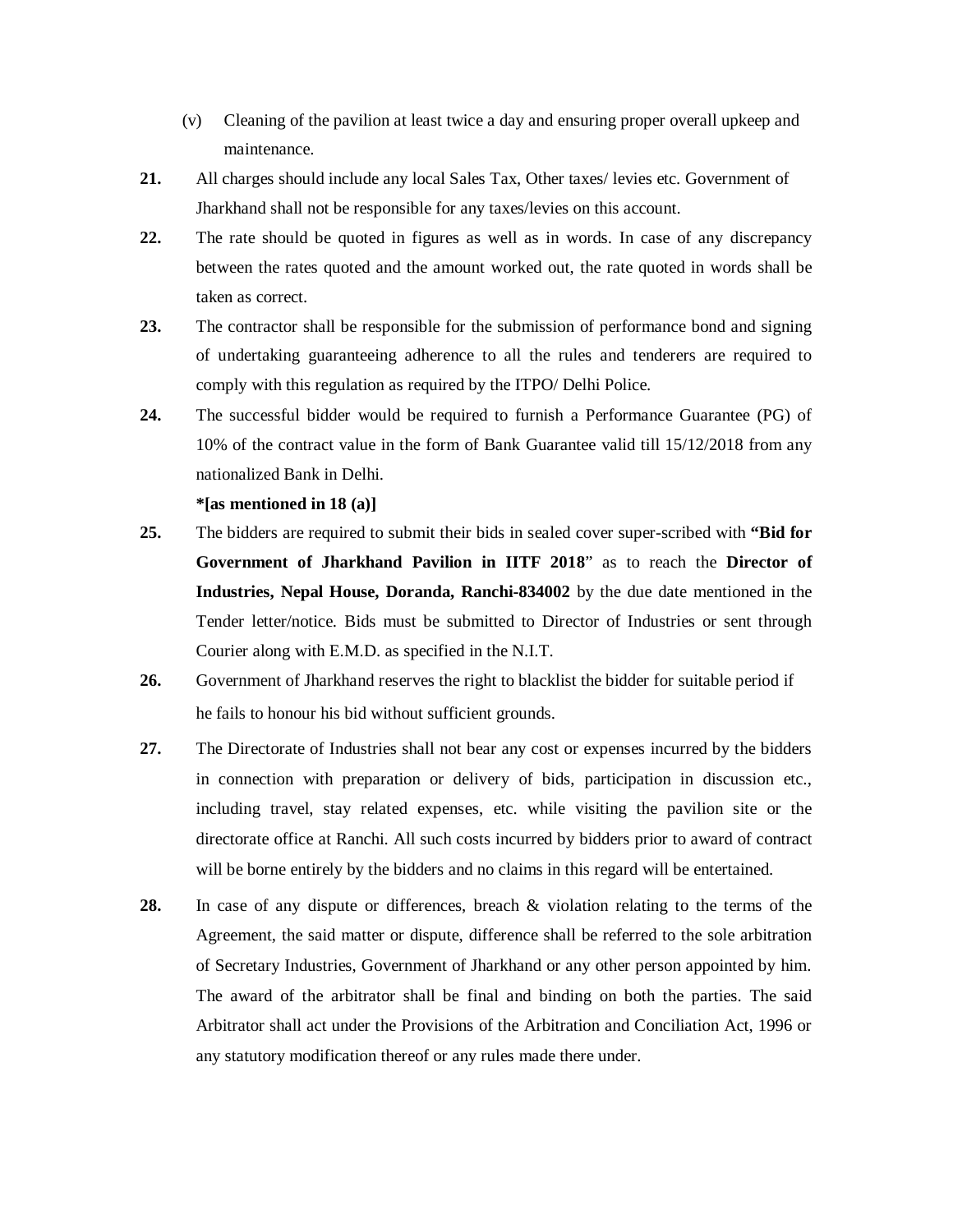## **SCOPE OF WORK**

**The area allocated by ITPO is 286.50 sqm (Hall No. 12) has been earmarked for Jharkhand State Pavilion at Pragati Maidan, New Delhi. The tenderers are required to visit and inspect the site before submitting their work plan as per the design given by the Department.**

**The emphasis in the project would be on having an extremely attractive facia and inner design highlighting properly the strengths and unique features of the state. The overall design shall be such as to attract to the pavilion the maximum number of people visiting the fair.**

The individual items in the scope are as follows:-

- **1.** Preparation of layout plan and conceptualization in line with the theme based on the design provided by the department with the theme of **"Enterprises from Rural India" Scope of work mentioned in Bill of Material need to be followed**
- **2.** Making video film and photography in Jharkhand pavilion, including coverage of "Jharkhand Day" celebration and VIP visits during the fair. Providing four sets of DVD/CDs and four sets of photographs (approx. 200 snaps) with album (7"x5").
- **3.** Security Guards (10), Guides (10), Reception Facilities (02), Housekeeping, Maintenance, Two set of uniform for Guides will be provided by the tenderer, as per our choice. Minimum Rs. 1400/- per day honorarium will be paid to Guides by the Contractor.
- **4.** Publicity, media handling (Newspapers, TV and others), nodal person acquainted with media handling to take inputs from industry Department etc.
- **5.** Providing necessary water supply, power supply and fire fighting arrangements as per ITPO/ Delhi Police norms.
- **6.** Providing necessary assistance for the "Jharkhand Day" celebration like preparation of 3,000 (Three Thousand) Invitation Cards, Stage Arrangement, Inagural Lamp, Mic, Audio Equipment, Podium, Bouquet, etc. All other arrangements needed for organizing a cultural evening on the "Jharkhand Day" as well as in the pavilion as per requirement.
- **7.** Statue of Birsa Munda (height 6 Feet) and any other statues, photographs/ scenes of Jharkhand tourist/ historical place etc if requested, will be supplied by the tenderers.
- **8.** Dismantling of the entire setup within 2 days of the date of closure of the fair.
- **9.** Any other work required at the pavilion site for the IITF 2018 as per the directions of the Jharkhand government assigned authority.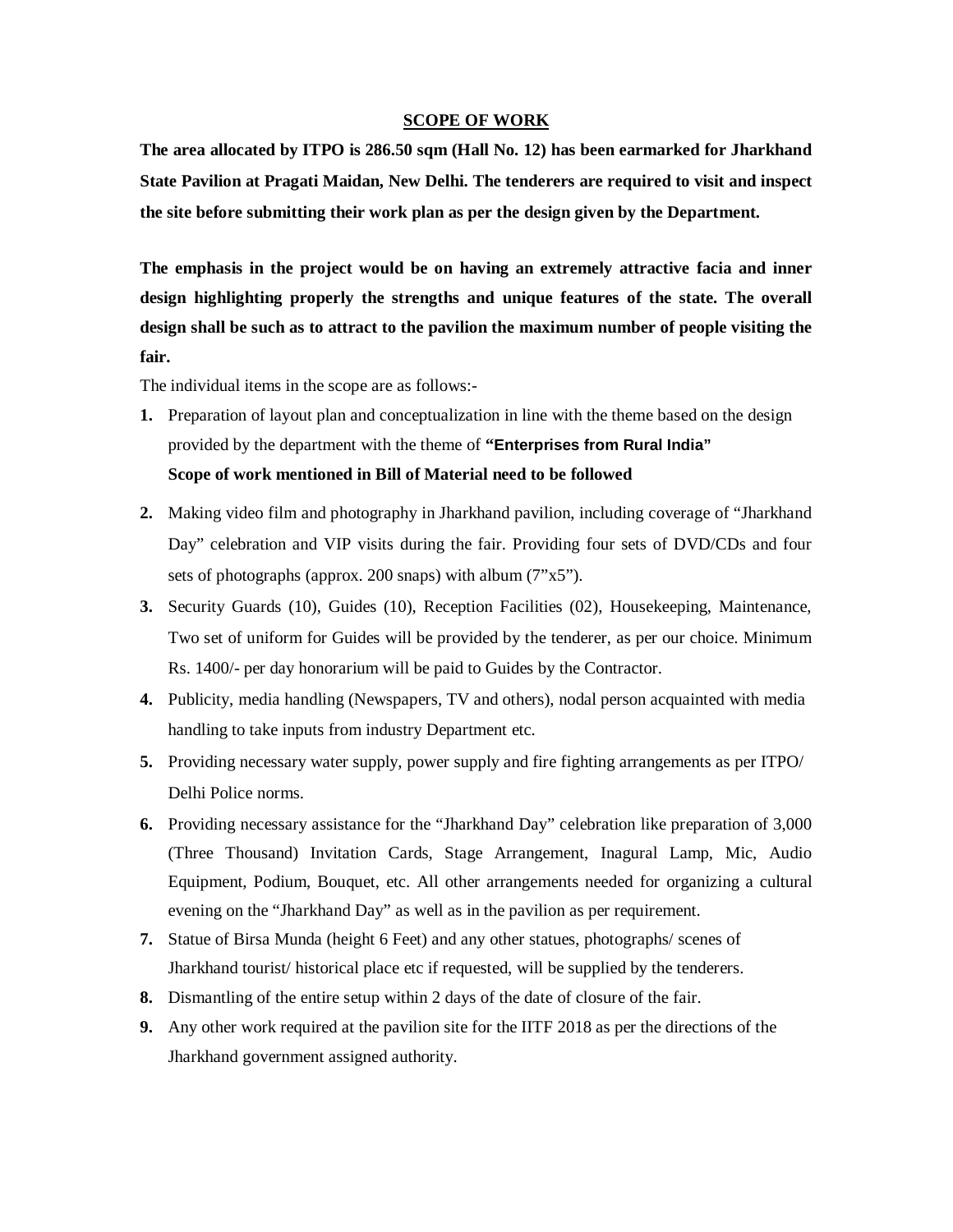| 1                                                       |
|---------------------------------------------------------|
| As required                                             |
| 12 Daily and 20 Bouquets on the day of Inauguration and |
| <b>Cultural Evening</b>                                 |
| 10 cameras.                                             |
| 02 nos. of CAR for Official use                         |
| (from $14.11.2018$ to $27.11.2018$ , preferably CIAZ or |
| <b>INNOVA</b> )                                         |
| 11.11.2018 to 28.11.2018 – One Car.                     |
| 13.11.2018 to $27.11.2018 -$ One car.                   |
| No of Vehicle may vary as per the requirement.          |
| 1                                                       |
| As required                                             |
|                                                         |

Refreshment for VIPs (minimum 15 per day) and officers/staffs (minimum 20 nos. per day) during the Fair according to the instruction of the officers present in the Pavilion.

> Sd/- Director of Industries Government of Jharkhand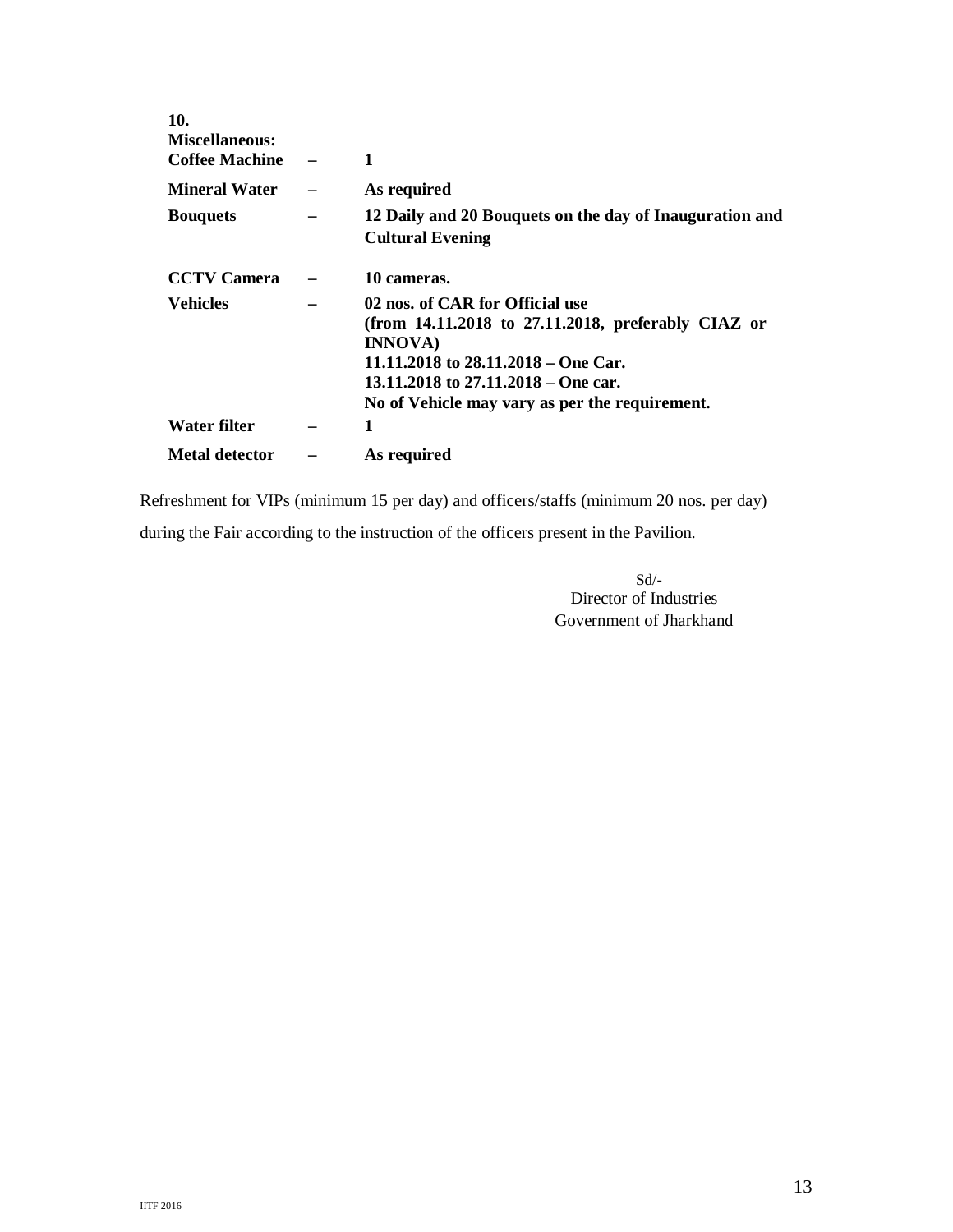## **RESPONSIBILITIES OF THE ERECTION & MAINTENINING AGENCY**

- **1.** All bye-laws to be ascertained by the agency.
- **2.** Taking over & handing over the possession of the site from ITPO, New Delhi
- **3.** Arrangement for all the required approvals from ITPO and other agencies and all liaison work.
- **4.** The fabrication & erection of the pavilion, to conform to the approved design.
- **5.** All graphics, art work, Theme panel of the pavilion & signages etc. to be designed by the agency as per the design concept of pavilion and got approved by the competent authority, before arranging/fixing etc.
- **6.** All translites, posters etc. will have to be prepared by the Agencies.
- **7.** The models/other display materials are to be suitably arranged in the pavilion, as per the layout and made operational by the agency well in advance to the opening of the exhibition.
- **8.** To manage the water/sewerage connection.
- **9.** To arrange the electricity & power connection, as per the requirements.
- **10.** Cleaning of the Pavilion twice a day.
- **11.** Furniture and counters should be of very good quality. Every participant should have lockable counter according to the area.
- **12.** Preparation of backdrops signage etc., for Inaugural function and Jharkhand Day Celebration.
- **13.** Coordinating with the ITPO authorities and remaining in constant touch with them to collect and provide necessary informations from and to the Jharkhand Pavilion.
- **14.** Coordinating with various government departments/ institutions and other participants to collect information and display items as per their requirement and for the overall supervision of the pavilion.
- **15.** Any other work for smooth functioning of pavilion.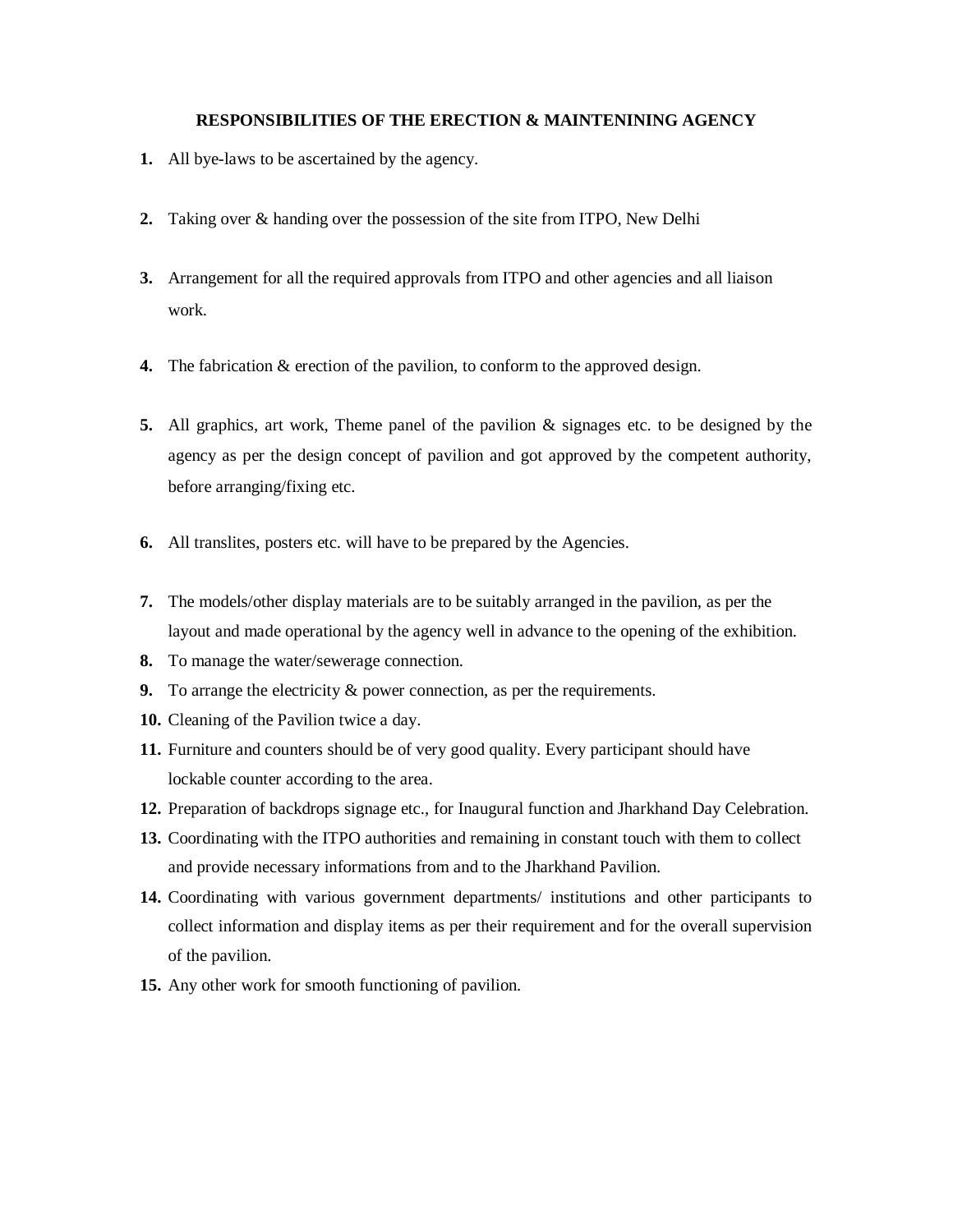## **LETTER OF AUTHORISATION FOR ATTENDING BID OPENING MEETING.**

To,

Director of Industries, Jharkhand Nepal House Doranda Ranchi-834002 (Phones 0651-2491844, 0651-2491884)

| Subject : Authorization for attending bid opening meeting on $24.10.2018$ at 03.30 PM in the |
|----------------------------------------------------------------------------------------------|
| tender of Erection, Maintenance & Management of Jharkhand Pavilion in IITF 2018              |
| (India International Trade Fair 2018), $14^{h} - 27^{h}$ November, 2018 at Pragati Maidan,   |
| New Delhi.                                                                                   |

Following persons are hereby authorized to attend the bid opening meeting for the tender

mentioned above on behalf of \_\_\_\_\_\_\_\_\_\_\_\_\_\_\_\_\_\_\_\_\_\_\_\_ \_\_\_\_\_\_\_\_\_\_\_\_\_\_\_\_\_\_\_\_\_\_\_

(Bidder) in order of preference given below.

| <b>Serial</b>  | <b>Name</b> | <b>Signature Specimen</b> |
|----------------|-------------|---------------------------|
|                |             |                           |
|                |             |                           |
| $\mathbf I$    |             |                           |
|                |             |                           |
| Alternate      |             |                           |
| Representative |             |                           |

**Signature of bidder** *or* **Officer authorized to sign the BID Documents on behalf of the bidder.**

*Note: Maximum of two representatives will be permitted to attend bid opening. Alternate representative will be permitted when regular representatives are not able to attend.*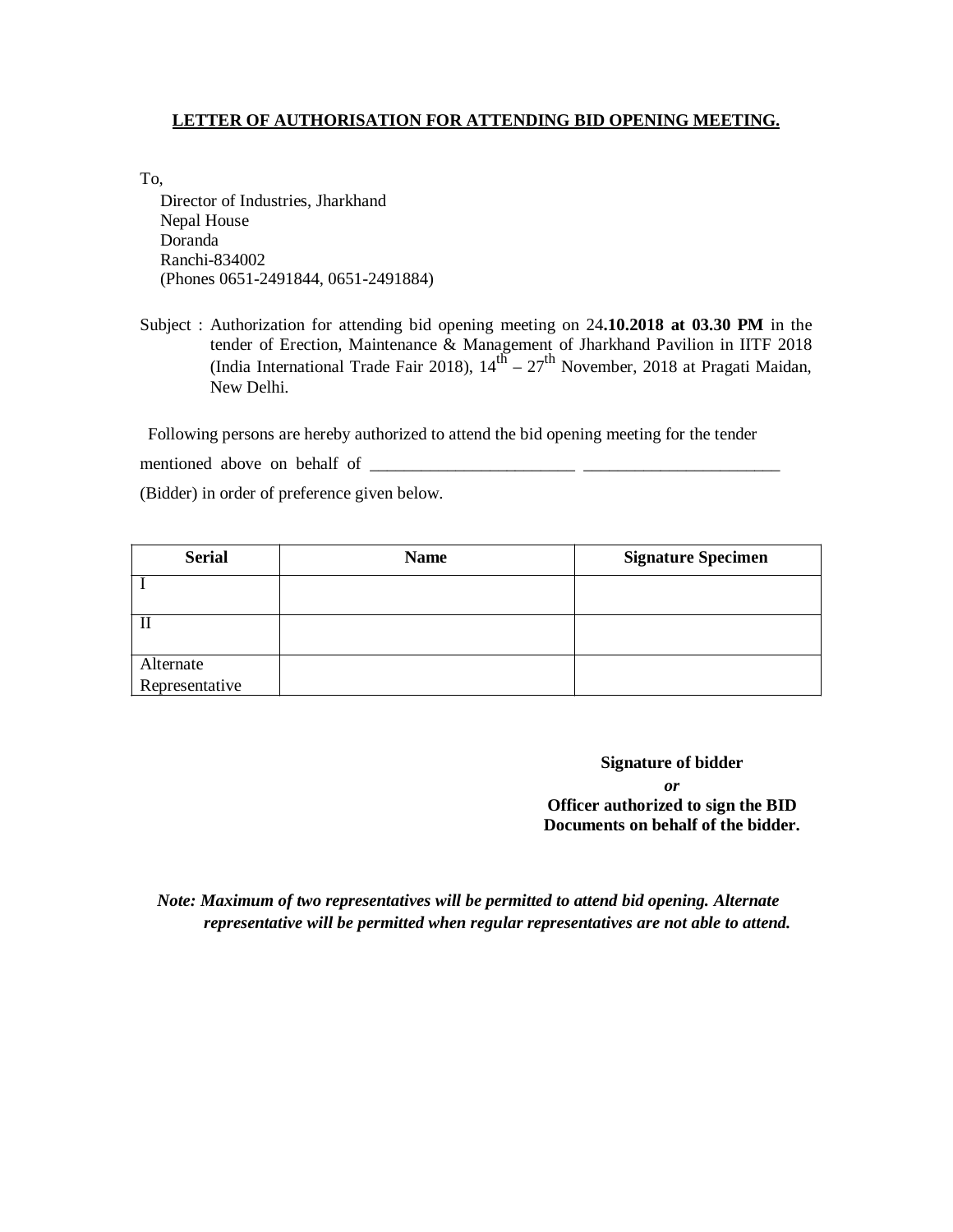| Sl <sub>No.</sub> | <b>Item Description</b>                                                                                                      | Quantity              | Rate           | Amount |
|-------------------|------------------------------------------------------------------------------------------------------------------------------|-----------------------|----------------|--------|
| $\mathbf{1}$      |                                                                                                                              | 3                     | $\overline{4}$ | 5      |
| 1.                | <b>Exhibition Structure (As per the given design)</b>                                                                        | 286.50                |                |        |
|                   | Erection, Maintenance and<br>Management of<br>Design,<br>Jharkhand Pavilion for IITF 2018 at Hall No-12, Pragati             | sqm                   |                |        |
|                   | Maidan, New Delhi.                                                                                                           |                       |                |        |
| a.                | Fascia with Backlit Acrylic Letters of Jharkhand Name &                                                                      | As per the            |                |        |
|                   | Theme (Hindi $&$ English) with Johar logo backlit as Shown                                                                   | design                |                |        |
|                   | in the design                                                                                                                |                       |                |        |
| b.                | Overall Pavilion with Two Gates () with Birsa Munda Statue                                                                   | As per the<br>design  |                |        |
|                   | $-6$ feet height                                                                                                             |                       |                |        |
| c.                | Theme Pavilion:- Enterprises from Rural India                                                                                |                       |                |        |
|                   | i)3D/2D cutouts based on theme                                                                                               |                       |                |        |
|                   | ii)Murals<br>iii) Digital touch screen display-3 Nos.                                                                        |                       |                |        |
|                   | iv)Router cutting murals                                                                                                     |                       |                |        |
|                   | v) Hanging Elements- acrylic                                                                                                 |                       |                |        |
|                   | vi) Backlit Graphics in the middle of theme area                                                                             |                       |                |        |
| d.                | Approved brand new wooden flooring as per our choice of                                                                      | 286.50sqm             |                |        |
|                   | shade.                                                                                                                       |                       |                |        |
| e.                | Providing reception area at entry and exit gate                                                                              | 2 Nos.                |                |        |
|                   |                                                                                                                              |                       |                |        |
|                   |                                                                                                                              |                       |                |        |
| f.                | Design, printing and putting up of digitals media on acrylic<br>boards with backlit effect in the Pavilion. There should be  | As per<br>the design  |                |        |
|                   | enough general posters/large collages etc. for the decoration                                                                |                       |                |        |
|                   | including provision for Signage in strategic locations.                                                                      |                       |                |        |
|                   |                                                                                                                              |                       |                |        |
| g.                | Fabrication of wooden stalls(2mtr x 2mtr) with racks, made<br>in glow sign Fascia. Face panel should be of latest state-of – | As per<br>requirement |                |        |
|                   | art design.                                                                                                                  |                       |                |        |
|                   |                                                                                                                              |                       |                |        |
| h.                | Provision of infrastructure & furniture like folded tables                                                                   | As per                |                |        |
|                   | with wooden top & glass top with lockable cabinet, molded<br>polypropylene chairs, almirah, sofa-set in office & VIP         | requirement           |                |        |
|                   | Lounge.                                                                                                                      |                       |                |        |
|                   |                                                                                                                              |                       |                |        |
| i.                | Required electrical lights throughout the pavilion eg.                                                                       | As per                |                |        |
|                   | Halogen white metal light and other light, plug point,                                                                       | requirement           |                |        |
|                   | fluorescent tubes and other electrical equipment as per<br>required and our approval.                                        |                       |                |        |
|                   |                                                                                                                              |                       |                |        |
| j.                | Synthetic color cloths on gate and theme area as shown in                                                                    |                       |                |        |
|                   | the design                                                                                                                   |                       |                |        |
| k.                | Construction and furnishing of Air Conditioned VIP Lounge                                                                    |                       |                |        |
|                   | with standard pantry/ office providing Computer with                                                                         |                       |                |        |
|                   | Internet and Operator, Telephone, Fax, stationary etc.                                                                       |                       |                |        |
|                   |                                                                                                                              |                       |                |        |

# **Bill of Quantity (for the Work mentioned in Sl.No. 1 to 13 :**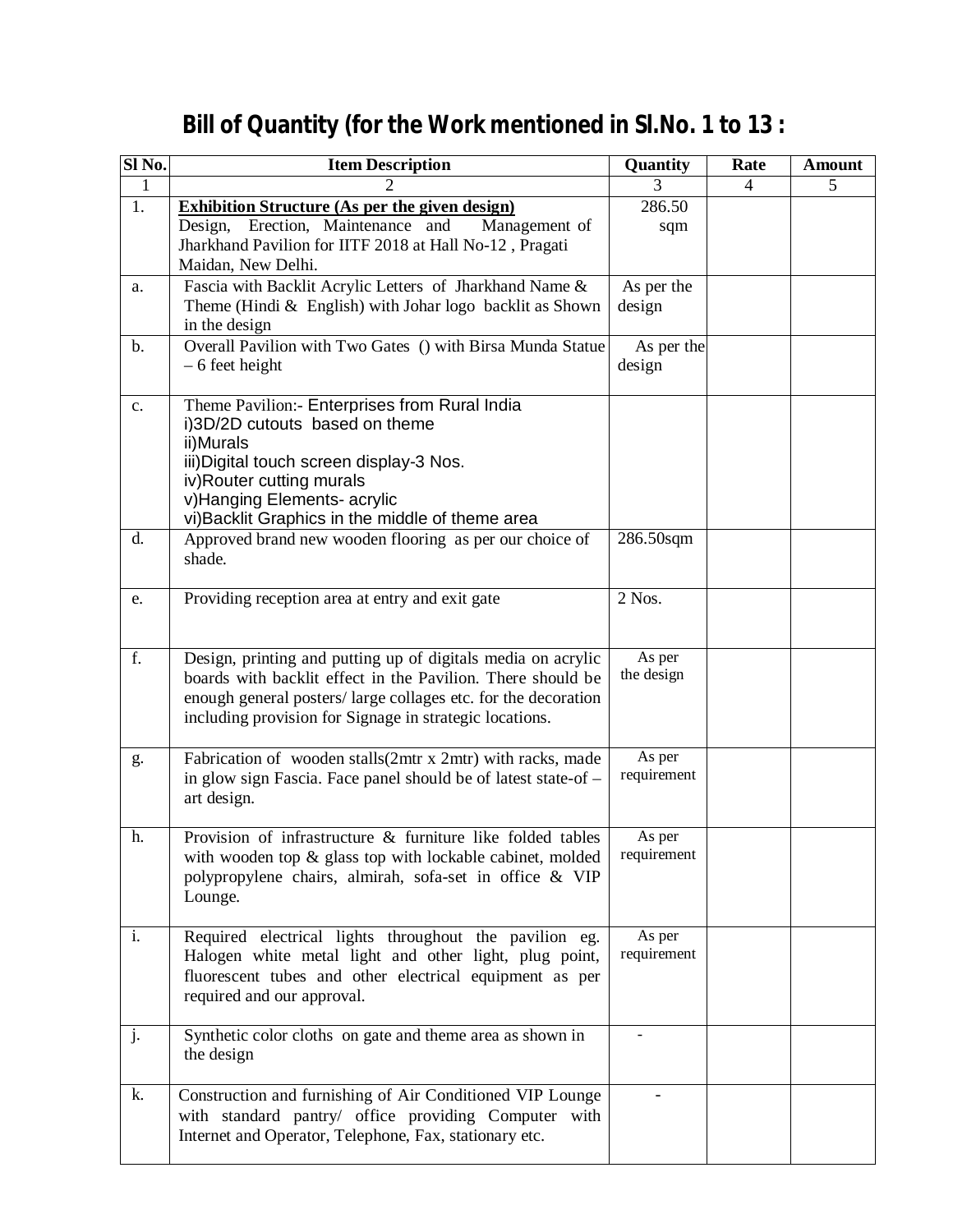| 1.               | Provision of small pantry for tea, coffee, cold drinks etc. with<br>2 (two) pantry boys.                                                                                                                                                                                                                                                                                                                                                                   | 14<br>days                               |  |
|------------------|------------------------------------------------------------------------------------------------------------------------------------------------------------------------------------------------------------------------------------------------------------------------------------------------------------------------------------------------------------------------------------------------------------------------------------------------------------|------------------------------------------|--|
| m.               | Adequate flowers/ plant pots inside the pavilion. etc.<br>Decoration, flower arrangement for inauguration day.                                                                                                                                                                                                                                                                                                                                             |                                          |  |
| n.               | Panels and general illumination according to proposed layout<br>plan. Panel materials should be approved by Director of<br>Industries or officer/ agency authorized by Director of<br>Industries                                                                                                                                                                                                                                                           |                                          |  |
| 0.               | Arrangement of Podium at every corner as display stands<br>wherever required as per our requirement.                                                                                                                                                                                                                                                                                                                                                       |                                          |  |
| p.               | Video Wall $12x10'$ (as shown in design) for attracting the<br>visitors and imparting information about Jharkhand. Number<br>of plasma screen should be at least Six (6).                                                                                                                                                                                                                                                                                  |                                          |  |
| $\overline{2}$ . | Making video film and photography including coverage of<br>Jharkhand Day Celebration & VIP visits during fair.<br>Providing 2(Two) sets DVD/CDs and 2(Two) sets of<br>photographs {approx 200 snaps} with album $(7" \times 5")$<br>Photographer/Videographer should be present in the<br>Pavilion throughout the FAIR period.                                                                                                                             |                                          |  |
| a                | Contractor will provide one nodal person during exhibition<br>hour throughout the exhibition for day to day work.                                                                                                                                                                                                                                                                                                                                          |                                          |  |
| 3.               | Security Guards (08), Guides (08), Reception facilities,<br>Housekeeping, Maintenance, one sets of Uniforms for<br>Guides will be provided by the tenderer, as per our choice.<br>Minimum 1400/- per day/ uniform for guides $&$ honorarium<br>will be paid by tenderer.                                                                                                                                                                                   | 08 Security<br>08 Guides<br><b>Dress</b> |  |
| 4.               | Publicity, Media Handling (Newspapers, TV and others).<br>Nodal Person acquainted with media handling to take inputs<br>from Department of Industries.<br>Water supply & sewerage connection. Emergency<br>i.<br>Automatic Power arrangement as<br>Precautionary<br>measures.<br>Fire Fighting arrangements as per ITPO norms (Mock<br>ii.<br>drill should be conducted before opening of Fair &<br>report should be sent to ITPO/ Delhi Police Authority. | $\qquad \qquad \blacksquare$             |  |
| 5.               | Providing power supply arrangement as per ITPO norms.<br>Payment to ITPO/Other Agencies for water, electrical<br>connection/ consumption charges will be made by the<br>contractor.                                                                                                                                                                                                                                                                        | $\overline{\phantom{a}}$                 |  |